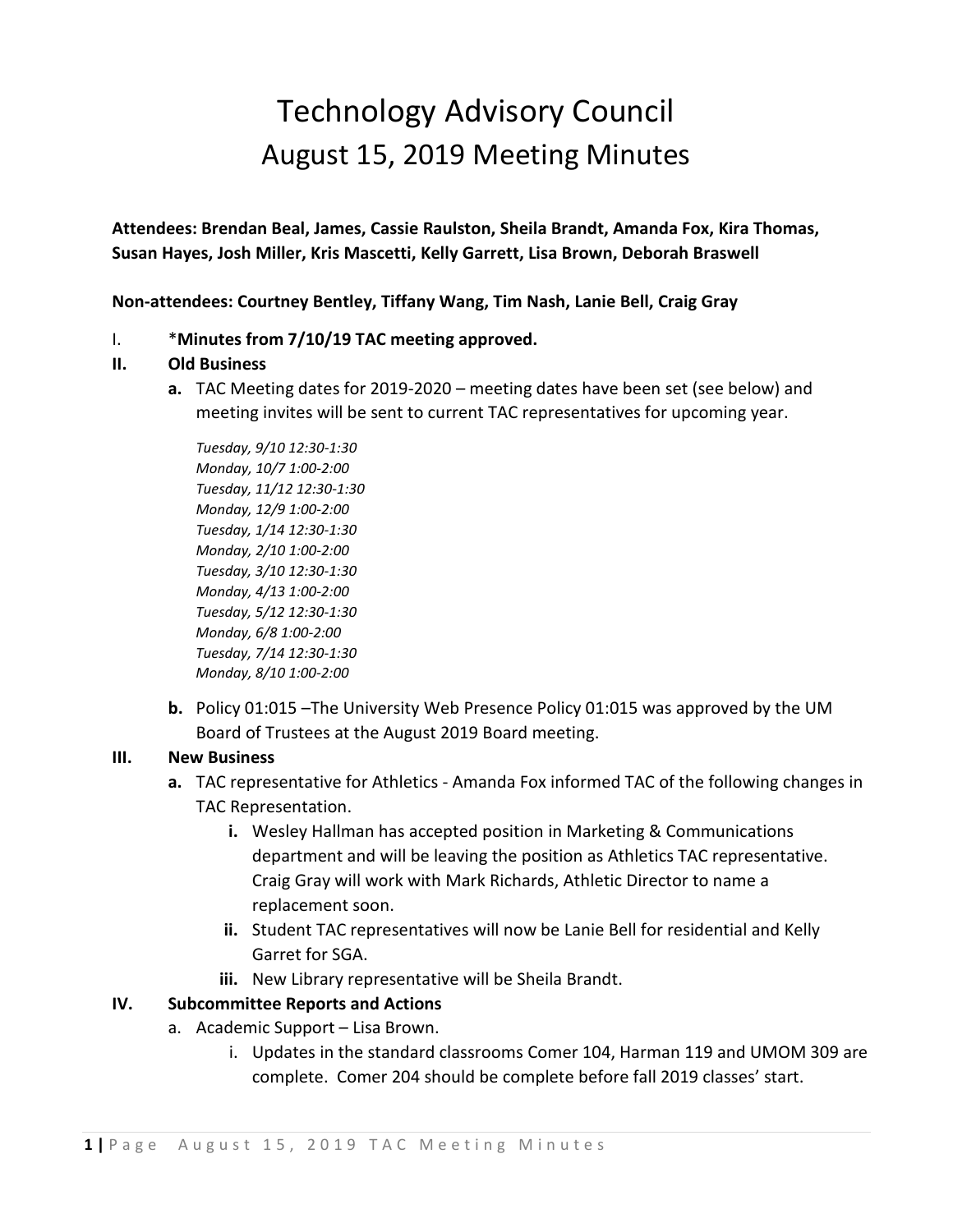- ii. Dr. Tammy Cook as the TLT representative on the Academic Support Subcommittee of TAC will replace Cassie Raulston.
- b. \*Digital Communications Courtney Bentley and Kira Thomas.
	- i. Recommendation on student absence notification. The Digital Communication Committee's recommendation to TAC on how excused absences should be communicated in light of the (pilot) change to Vallo Voice as the official UM enewsletter is as follow: recommended to TAC
		- 1. Athletic Travel Absences The Faculty Athletics Representative will continue to email a weekly travel roster to faculty from the Athletics email account.
		- 2. Non-Athletics Absences The organizer of any University organization or activity sanctioned for approved class absence shall be responsible for providing official absence notification, in the form of a PDF document, to all students participating in said activity and/or the students' professors. In the event the organizer sends official notification only, and directly, to the participating students, the student is then responsible for providing the notification to their professor(s). Motion to vote on recommendation was approved. TAC approved the proposal on student absence notifications as presented.
- c. Executive Susan Hayes. No updates.
- d. Policy and Procedures Brian Prady advised that Josh Miller has agreed to serve on Policy and Procedures Subcommittee of TAC.
- e. Projects and Planning Craig Gray and Kris Mascetti.
	- i. Update on IS&T Strategic Plan.
		- 1. The Project List on the IS&T website has been updated, as of 8-13-2019. The Projects & Planning subcommittee met 8-6-2019. Victoria Long attended the meeting and reviewed the three projects she would like the subcommittee to assist her with using the Project Scoring Rubric to determine the implementation order. The three projects selected are Document Management System, Degree Audit System, and Accommodation Management System. The subcommittee has requested a meeting with the CIO to discuss ways the subcommittee can assist with the IT Strategic Plan and provide updates to TAC.
- f. University Operations
	- i. Falcon Print update Amanda Fox.
		- 1. Residence Halls and Library will be up and running before beginning of fall semester.
		- 2. Other areas will be added during the fall semester possibly beginning with Wills and computer labs.
		- 3. Cost per copy for students 5 cents for b/w and 15 cents per color. Students will still receive \$15 per semester in copy funds (100 color copies or 300 b/w or combination)